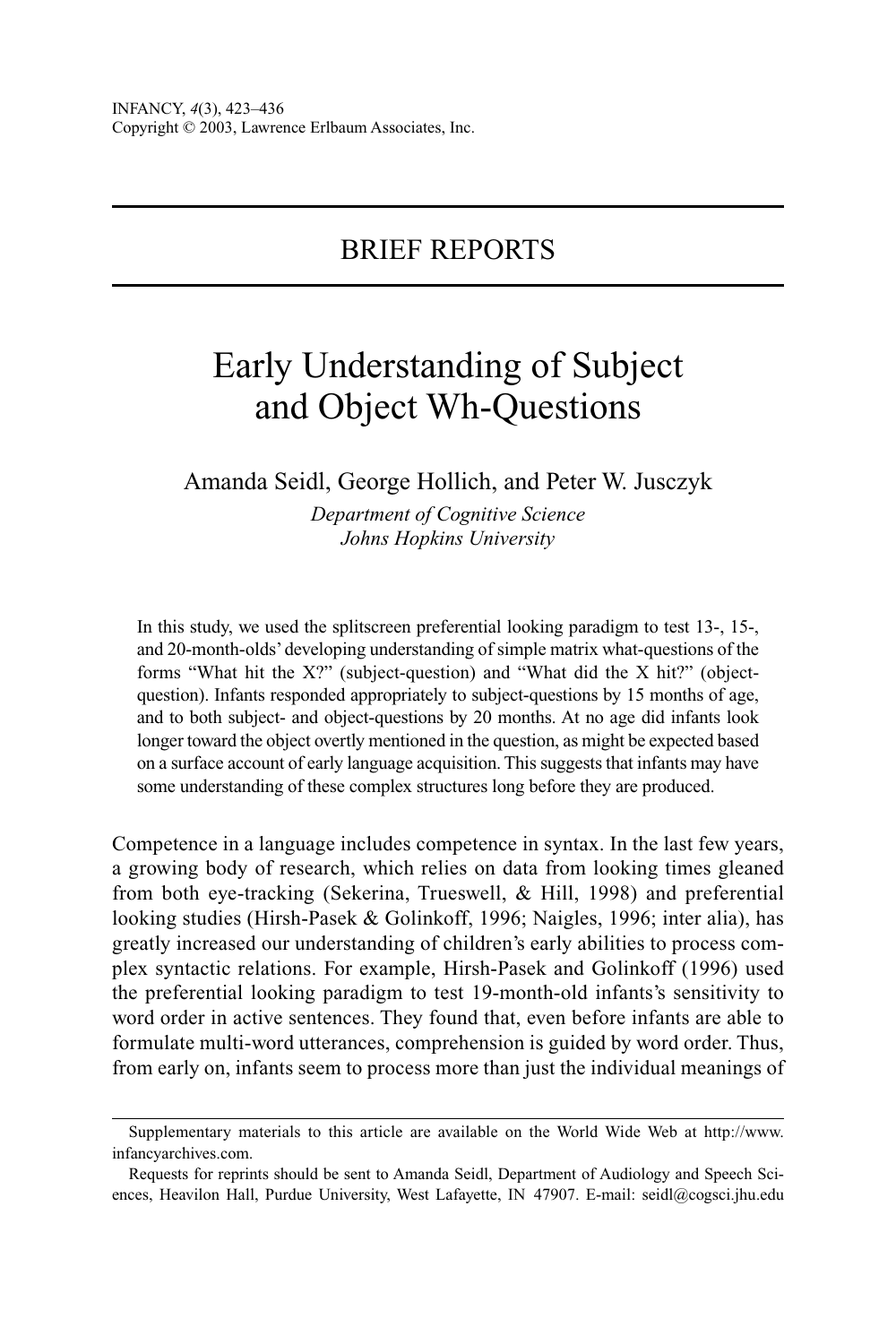words.<sup>1</sup> In addition, younger infants have been shown to exploit both phonological and morphological regularities in language (Gerken, 1996; Jusczyk, Luce, & Charles-Luce, 1994; Mattys & Jusczyk, 2001; Saffran, Aslin, & Newport, 1996; Shi, Werker, & Morgan, 1999; Waxman & Booth, 2001), setting the stage for later syntactic achievements, such as appropriate parsing of wh-questions.

According to linguistic theory, wh-questions are complex structures. For example, for toddlers to comprehend or produce a question such as "what do you think Minnie tried to put on?", they must both control the relevant syntactic structures and have sufficient processing resources to hold in mind the questioned object for the duration of the sentence. Empirical evidence that these structures are difficult to process comes from production, where children often make errors. For example, Thornton (1995) found that 5-year-old children produce sentences with medial wh-words as shown in (1). Thornton proposes that these errors reflect children's immature syntax, specifically, problems with the successive cyclic movement of wh-words.

(1) a. Who do you think who's under there? *Thornton (1995)* b. What do you think what Minnie tried to put on?

Given that 5-year-olds make errors in production, one might ask when in development any aspect of these structures is acquired. One possibility is that these structures are not acquired until close to the time when production (even errorful production) begins. Another possibility is that some aspects of these structures are acquired quite early—as are other aspects of syntax (Gerken, 1996; Hirsh-Pasek & Golinkoff, 1996; Naigles, 1996).

Regardless of whether infants actually possess the complex syntactic structures necessary for comprehension, attentional factors would seem to make wh-questions particularly problematic for infants. Consider example (2a). If infants were only to respond to surface features, such as the words present in the sentence, one might expect them to look longer at the object that is overtly mentioned (i.e., apple), rather than the one that provides the answer to the question (i.e., flower). In contrast, where questions such as (2b) have a focus of attention that is also the target, which may make them easier to comprehend. That is, both surface features and deep structure point to the same answer.

- (2) a. "What hit the apple?" (When a flower hits an apple)
	- b. "Where is the apple?"

Thus, the successful understanding of wh-questions appears to require not only syntactic knowledge, but also the ability to use this knowledge to guide attention even when the correct focus is the object that is not overtly mentioned.

<sup>&</sup>lt;sup>1</sup>Similarly, in recent work, Lidz and Musolino (2002) show that children's scopal interpretations are guided primarily by surface syntactic position at a young age.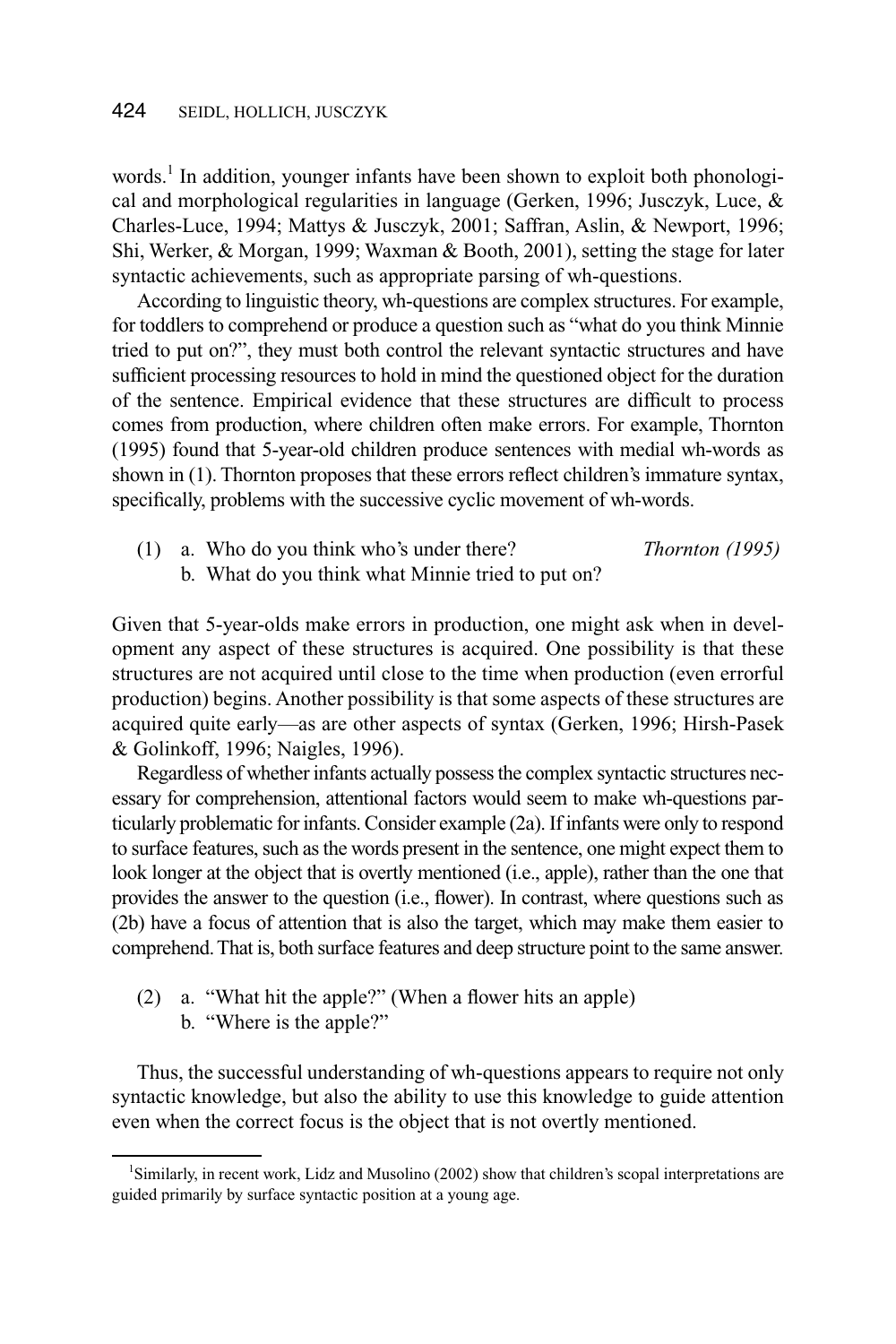Given such difficulties, it is reasonable to expect that full comprehension of these questions is a relatively late achievement. Indeed, most previous studies on this topic focused on children who were three years old and older, and who could produce answers to questions (Cairns & Hsu, 1978; Gazdar, 1981; Klima & Bellugi, 1966; Philip, Coopmans, van Atteveldt, & van der Meer, 2000; Radford, 1990).

In this article, we ask whether infants who are not yet readily producing such questions can nevertheless show sensitivity to their form. Because comprehension usually precedes production in language acquisition (Brown, 1973; Gerken, 1996; Hirsh-Pasek & Golinkoff, 1996; Shipley, Smith, & Gleitman, 1969; inter alia), it seems reasonable to ask, what, if anything, children understand about simple matrix wh-questions before the age of two. Our study examines the development of infant's understanding of questions of the form: "What hit the *X*?" (called a subject-question because the entity being questioned is the grammatical subject of the verb), and "What did the *X* hit?" (called an object-question because the entity being questioned is the grammatical object of the verb), following a short video event.

Specifically, given models of development which suggest a change in the weighting from attentional to formal linguistic factors (Hollich, Hirsh-Pasek, & Golinkoff, 2000; Smith, 1999), we asked whether young infants might look at the object that is explicitly mentioned in the question, only later coming to look at the syntactic focus of attention. Furthermore, we asked whether infants would respond appropriately to subject wh-questions earlier than object wh-questions: The object wh-questions are more formally complex and may make more resource demands than the subject whquestions. Such a subject—object asymmetry in complexity and resource demands has been demonstrated in the adult sentence processing studies (Gibson, 1998; King & Just, 1991), and is also supported by evidence from the processing and acquisition of relative clauses in Korean second language acquisition (O'Grady, Lee, & Choo, 2001; see also Demuth 1992).<sup>2,3</sup> In addition to their formal complexity, object wh-questions may also be more difficult to process than subject wh-questions because they are less frequent in the input, as has been suggested for object and subject relative clauses (Tabor, Juliano, & Tanenhaus, 1997).

## WH-COMPREHENSION IN 13-, 15-, AND 20-MONTH-OLDS

In this Experiment, we tested 13-, 15-, and 20-month-olds' comprehension of subject what-questions, object what-questions, and where-questions. For both

<sup>&</sup>lt;sup>2</sup>For example, in production, either subject- and object-agreement emerge simultaneously, or subject-agreement precedes object-agreement (Demuth, 1992), but it is not the case that objectagreement precedes subject-agreement.

 $3$ Because of the structure of Korean, O'Grady et al. (2001) are able to take out the linear distance confound and focus on structural distance. They find that subject relatives are easier than object relatives, even when linear distance should make them more difficult.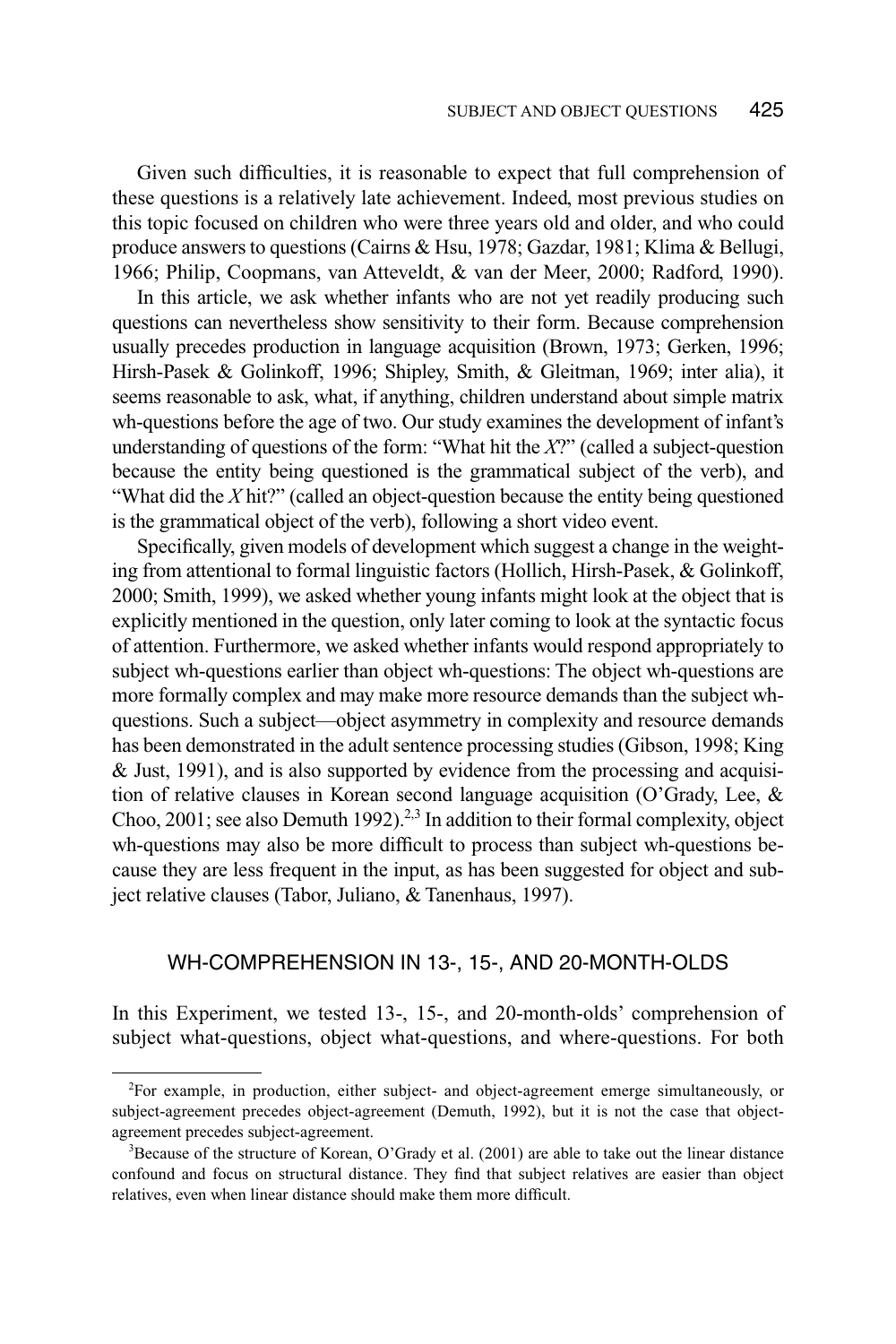### 426 SEIDL, HOLLICH, JUSCZYK

what-questions, we showed the infants a video of an event, followed by a what-question that focused attention on one of the objects in a split-screen display. For the where-questions, we simply posed the question while showing infants the split-screen display. We measured whether the infants looked longer at the object that was the answer to the question or the other object on the screen.

### Method

Participants. A total of sixty infants were included in the study. The 20 month-old infants had a mean age of 20 months and 14 days (*range*: 19 months, 26 days to 20 months, 29 days). One additional 20-month-old was excluded from the study due to extreme restlessness. The 15-month-old infants had a mean age of 15 months and 4 days (*range*: 14 months, 22 days to 15 months, 17 days). The 13-month-old infants had a mean age of 13 months and 4 days (*range*: 12 months, 24 days to 13 months, 12 days).

#### Design

The general design is depicted in Table 1. There were five trial blocks: Two tested subject-questions ("What hit the *X*?"), two tested object-questions ("What did the *X* hit?"), and one control block tested where-questions ("Where is the *X*?"). This control was included to establish whether or not the infants could perform when

| <b>Trial Order</b> |                             |                                |                                   |  |  |  |  |
|--------------------|-----------------------------|--------------------------------|-----------------------------------|--|--|--|--|
| <b>Block</b>       | Trial                       | Video                          | Audio                             |  |  |  |  |
|                    | beginning                   | sunset                         |                                   |  |  |  |  |
| Block 1            | Training trial $1 \times 2$ | apple hits flower              |                                   |  |  |  |  |
|                    | Test trial $1 (x 2)$        | split screen of apple & flower | " <i>What</i> did the apple hit?" |  |  |  |  |
| Block 2            | Training trial $2 \times 2$ | book hits keys                 |                                   |  |  |  |  |
|                    | Test trial $2 (x 2)$        | split screen of book & keys    | "What hit the keys?"              |  |  |  |  |
| Block 3            | Training trial $3 \times 2$ | apple hits flower              |                                   |  |  |  |  |
|                    | Test trial $3 (x 2)$        | split screen of apple & flower | " <i>What</i> hit the flower?"    |  |  |  |  |
| Block 4            | Training trial $4 \times 2$ | book hits keys                 |                                   |  |  |  |  |
|                    | Test trial $4 \times 2$     | split screen of book & keys    | " <i>What</i> did the book hit?"  |  |  |  |  |
| Block 5            | Test trial 5                | split screen of apple & flower | " <i>Where</i> is the apple?"     |  |  |  |  |
|                    | Test trial 6                | split screen of book & keys    | " <i>Where</i> is the book?"      |  |  |  |  |
|                    | Test trial 7                | split screen of apple & flower | "Where is the flower?"            |  |  |  |  |
|                    | Test trial 8                | split screen of book & keys    | "Where are the keys?"             |  |  |  |  |

TABLE 1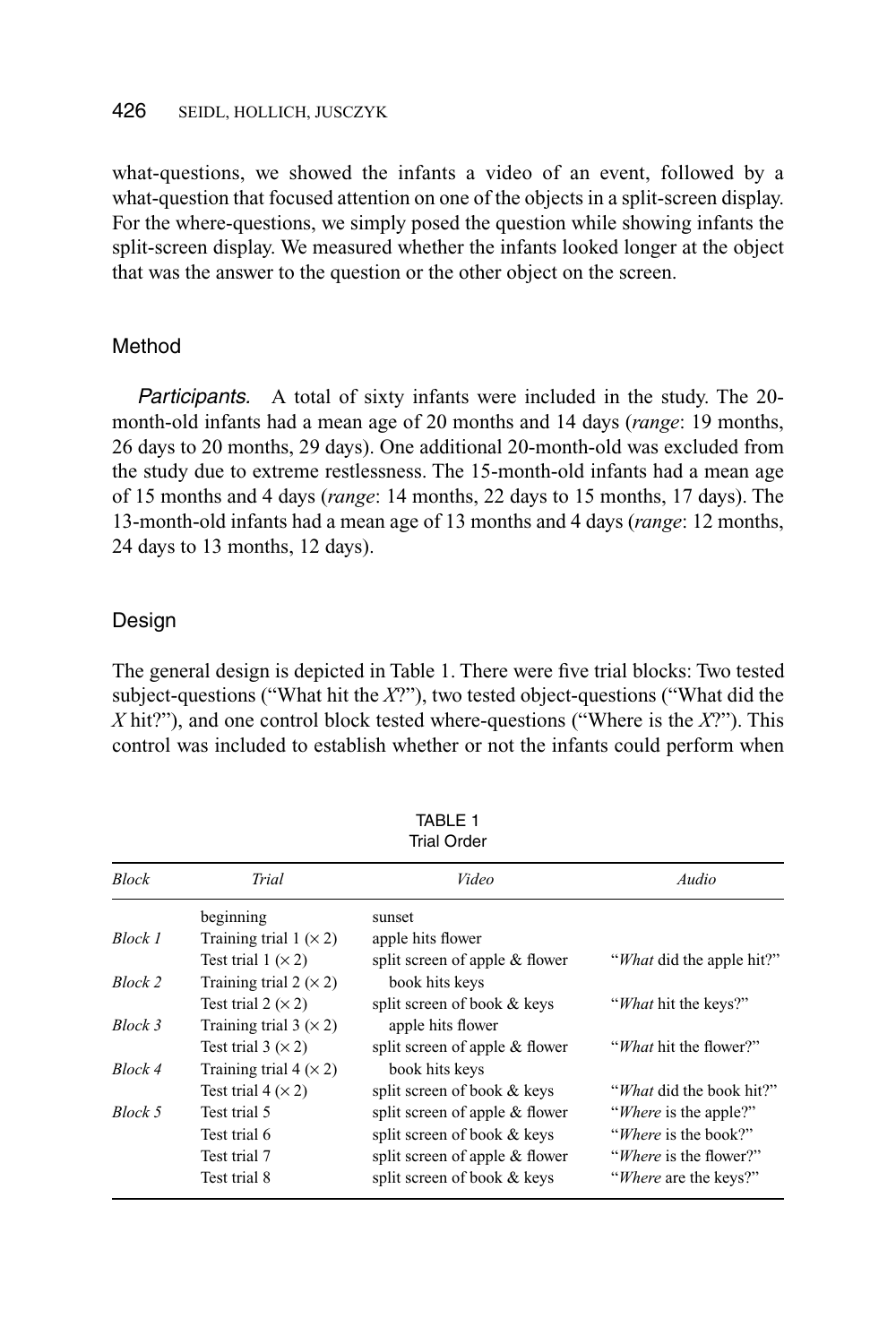the correct answer was the last noun of the question. For the first four blocks, a block began with an action trial (e.g., a book hitting some keys), shown twice in a row (see Figure 1). Then, there were two test trials in which a split-screen display appeared for six seconds, with an accompanying audio track asking either a subject or an object wh-question. In order to reduce memory load and to give infants time to process the question, the subject-, object-, or where-question started one second into the trial, and was repeated at four seconds. There were two such test trials for a total of twelve seconds of testing for each block. The video presentation orders and objects were counterbalanced for the first four blocks. The whereblock was always given last.

Stimulus materials. The auditory stimuli consisted of recorded versions of subject and object what-questions as well as where questions. The objects used in the experiment (an apple, a flower, a book, and some keys) were chosen because the mapping from word form to word meaning for these objects is reportedly known to infants aged 13-months and older, according to the MacArthur Communicative Development Inventory norms (Fenson et. al., 1994). Examples of the questions used are shown in (3). Observe that (3a) and (3b) are identical except for the slight change in word order and the addition of "did" in (3b). The control where-question (3c) is the only question that overtly mentions the object that answers the question.



**FIGURE 1** Book hitting keys.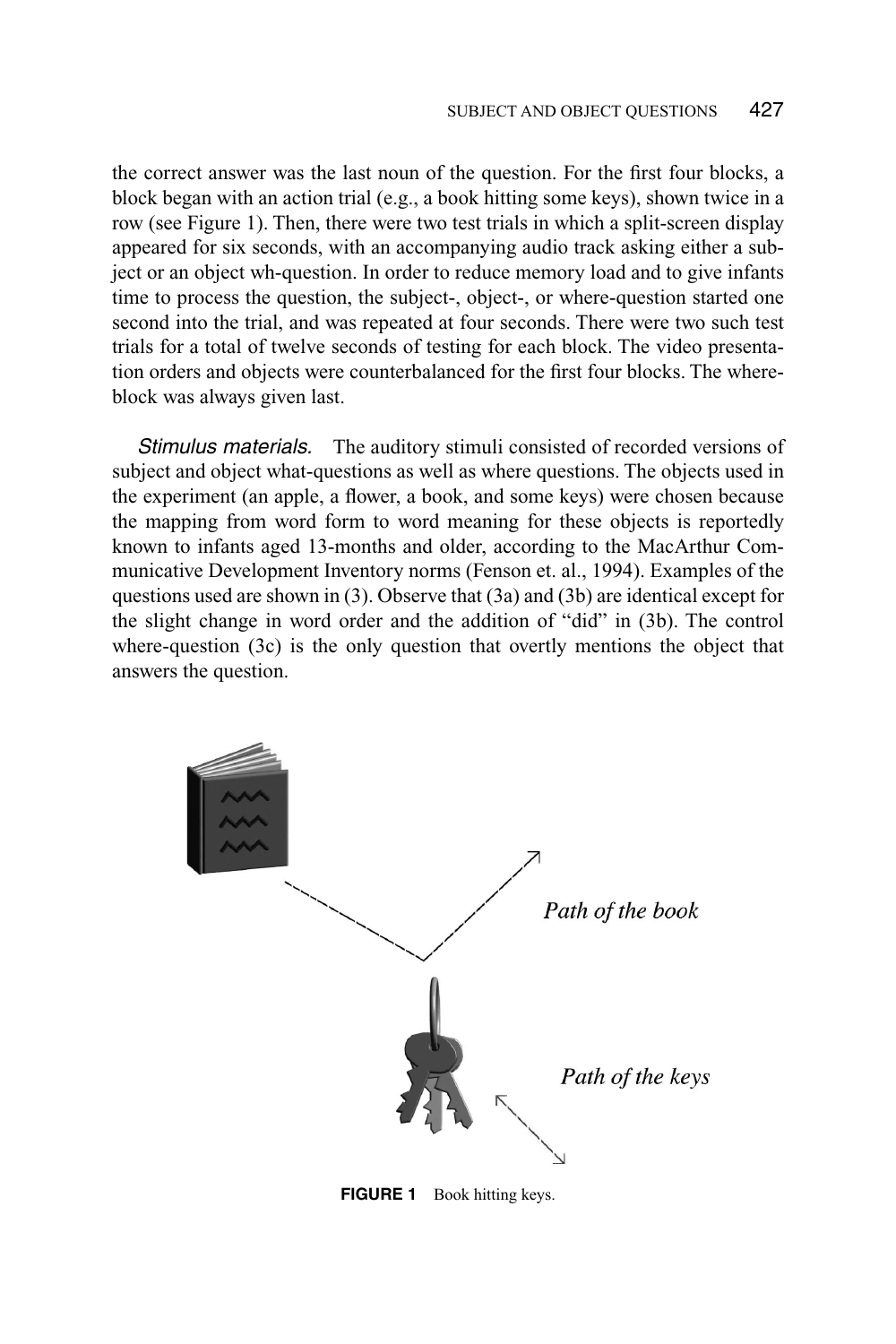

**FIGURE 2** Book and keys in split-screen display.

- (3) a. Subject-question: "What hit the apple?"
	- b. Object-question: "What did the apple hit?"
	- c. Where-question: "Where is the apple?"

These sentences were recorded by the female author, and were read in a happy and child-friendly voice. The durations of the sentences were matched at approximately 1.5 seconds. Digitized versions of these stimuli were saved in a format readable by a Macintosh computer for use in making an audiotrack of the film that the infants heard during testing. During the experiment, the auditory stimuli were presented at 72dB.

Objects were constructed using a 3D drawing program. They were brightly colored and large, so as to attract the infants' attention, yet designed to be of approximately equal salience. The resulting pictures were turned into action trials, in which they performed a hitting/bumping action (Figure 1).<sup>4</sup> These actions were created using a digital video construction program (EditDV produced by Digital Origin). Split-screen displays were created in which the two objects appeared side-by-side (Figure 2). The individual pictures were 18 in  $\times$  12 in, and were placed 20 in. apart from center-to-center. (A sample of the video is available at http://www.

<sup>4</sup> Both the agent of the action and the patient were affected by the hitting action so that an infant's attention would not focus only on the object that moved.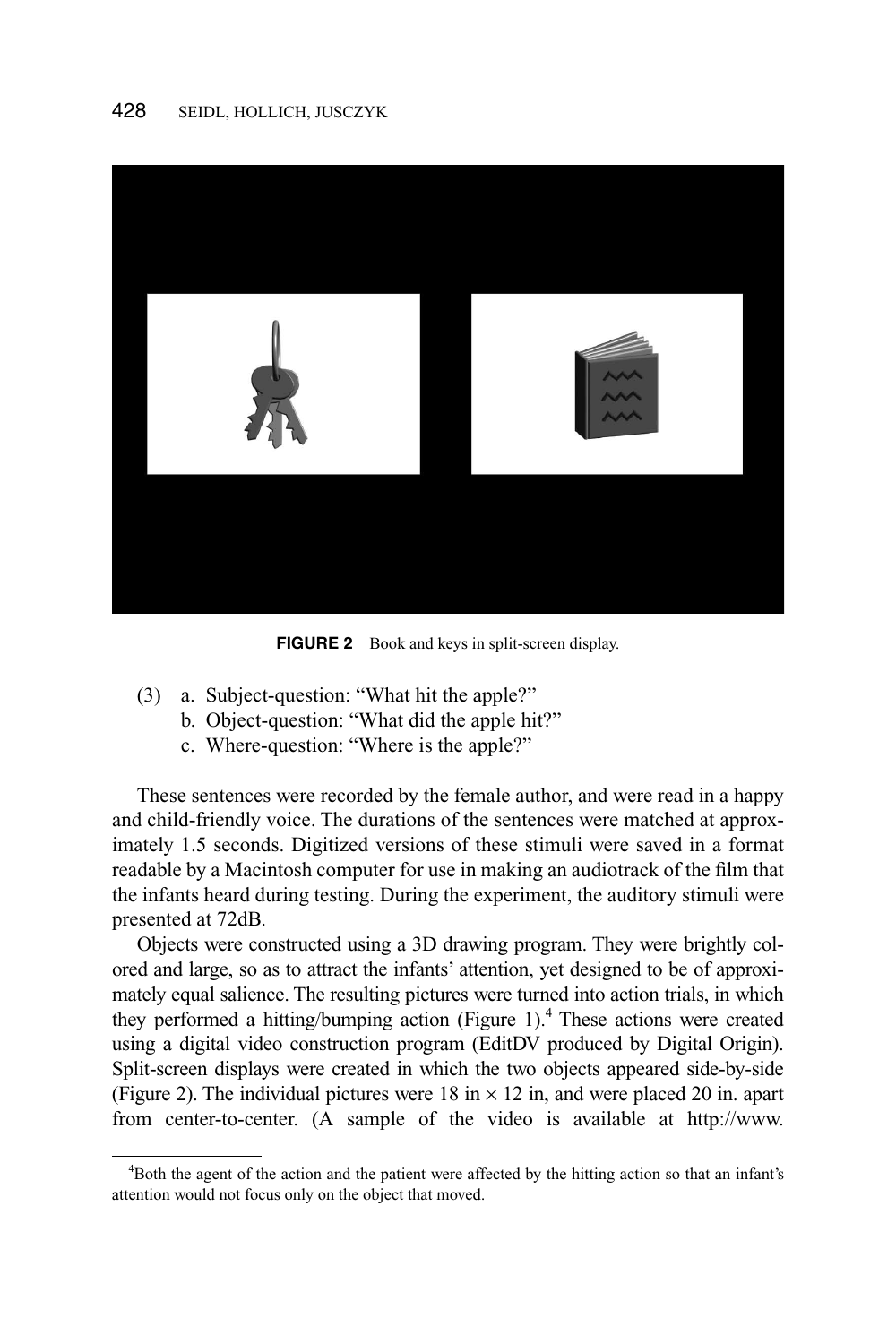infancyarchives.com.) The same program was then used to combine the audio and video into the counterbalanced orders that were finally shown to the participants.

## Apparatus

A Sony TRV-7000 Digital8 camcorder was attached to a Sony KLW-9000 LCD presentation display (a 56-in. screen). A second camcorder was mounted above this display to record infant looking times. A large white plywood barrier surrounded the front of the display and camera in order to minimize looks to nonessential sections of the testing apparatus. In this way, the infant or toddler was prevented from seeing anything except the screen and the lens of the camera.

## **Procedure**

Upon arrival at the lab, parents and their infants were escorted to a playroom. There, the experimenter explained the study and gave the parent a consent form. The infant and parent were then led to a testing room, where the infant was seated in the center of their parent's lap and the parent was directed not to interact with the infant during the experiment. During the experiment the parent wore a visor with a long piece of felt hanging from the front. This blocked the parent's view of the screen and prevented the parent from influencing the child to look in any particular direction. The parent and child were seated 46 in. from the screen. The entire experiment took 2 min and 16 sec.

## Coding

For each subject, durations of looking time to the left or the right were coded off line, frame-by-frame, and without sound in order to minimize the possibility of bias. The first author coded all the data. The second author coded ten percent of the data. Intercoder reliability was .96 or better (this is the percent of agreement between coders).

## **Results**

Table 2 shows mean looking times in seconds to the target and the non-target for the three question types across all the age-groups, as well as the number of infants whose means are positive (meaning they looked longer toward the target during the test trial). The data show different patterns for the different age groups. Planned comparisons for the 20-month-olds showed that there were significant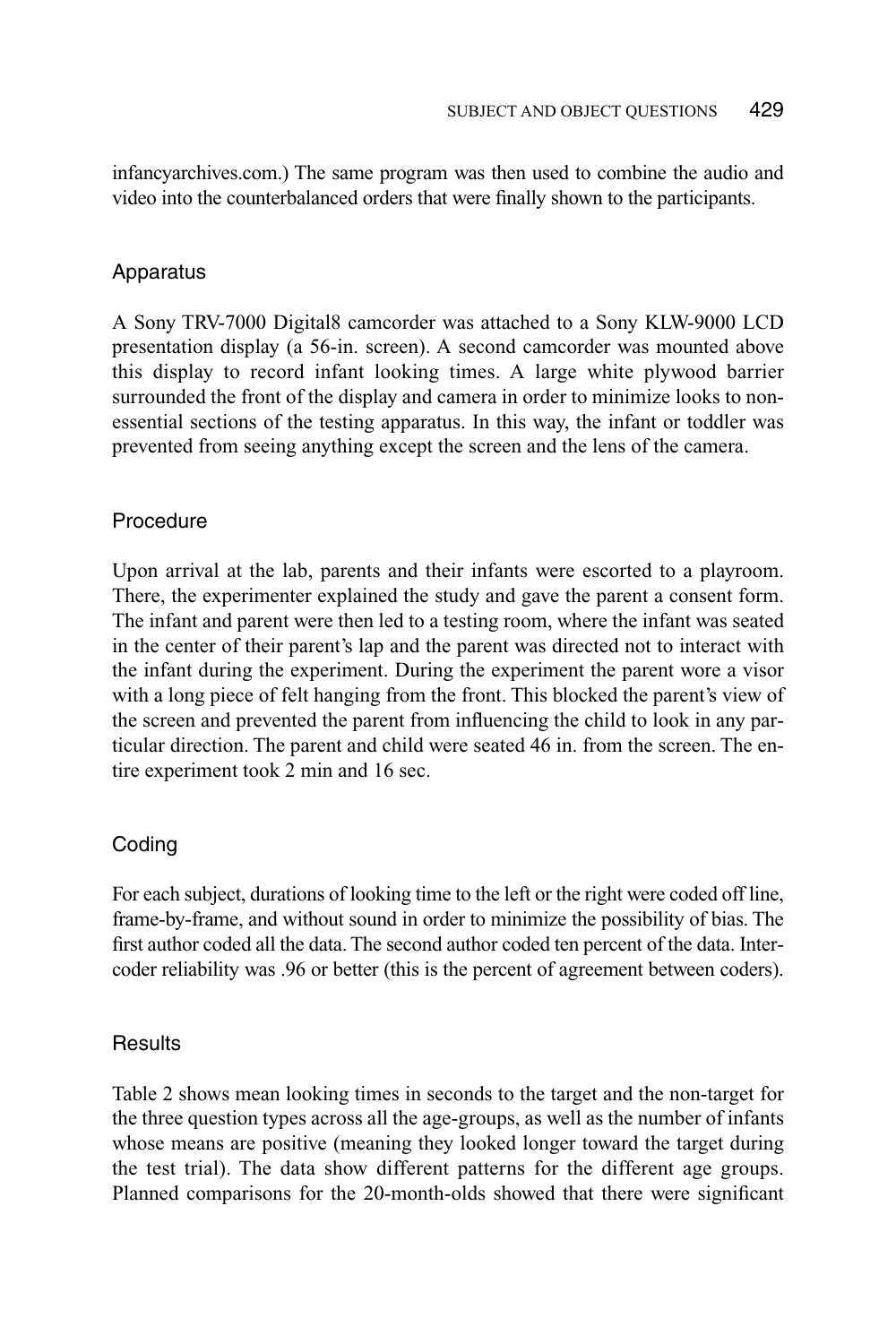| Age | <b>Ouestion Type</b> | Target     | Non-Target | Diff    | Means to Target |
|-----|----------------------|------------|------------|---------|-----------------|
| 13  | Subject              | 1.92(0.16) | 1.61(.16)  | .31     | $n = 11$        |
|     | Object               | 1.64(0.16) | 1.67(0.15) | $-.03$  | $n = 9$         |
|     | Where                | 1.73(0.11) | 1.61(0.13) | .12     | $n=11$          |
| 15  | Subject              | 2.11(.15)  | 1.49(0.13) | $.62*$  | $n=17$          |
|     | Object               | 1.81(.13)  | 1.66(.09)  | .15     | $n=10$          |
|     | Where                | 1.95(.12)  | 1.38(0.13) | $.57*$  | $n = 14$        |
| 20  | Subject              | 2.25(.12)  | 1.41(0.12) | $.84*$  | $n = 18$        |
|     | Object               | 2.43(0.14) | 1.17(0.12) | $.126*$ | $n=17$          |
|     | Where                | 2.45(.12)  | 1.23(0.09) | $1.22*$ | $n = 18$        |

TABLE<sub>2</sub> Overall Mean Looking Times (And Standard Error) for All Age Groups

*Note.* \*indicates  $p < .05$ .

differences in target and non-target looking times for the subject,  $t(19) = 3.482$ ,  $p = .0025$ , the object-,  $t(19) = 5.256$ ,  $p < .0001$ , and the where-questions-,  $t(19) =$ 5.950,  $p < .0001$ . Fifteen-month-olds showed reliably longer looking times to the target for the subject-,  $t(19) = 2.218$ ,  $p = .0389$  and the where questions  $t(19) =$ 2.576,  $p = .0185$ , but not for the object-questions  $t(19) = .721$ . For the 13month-olds, none of the three comparisons revealed statistical significance (subject $t(19) = 1.014$  *ns*, object- $t(19) = -.101$  *ns*, or where questions  $t(19) = .904$  *ns*).

These findings indicate that 20-month-olds are able to respond appropriately to simple subject-, object-, and where-questions, and that 15-month-olds do so for simple subject- and where- questions, but not for object-questions.5 The 13-month-olds were unable to respond appropriately to any of the question types. It was especially surprising that the 13-month-olds were unable to respond appropriately to the simple where-questions. Because of this result, we ran an additional experiment with only the where-questions. In this experiment, we exposed infants to the actions immediately before each where-question, and then repeated each question four times during each test trial. Nonetheless, the results were the same as in Experiment 1: The infants did not respond above chance. $6$  Given the results of this control study, it appears that our task may have been too difficult for the youngest infants, i.e., the attentional demands of processing the moving stimuli and quickly shifting to a question, proved too difficult for infants at this age. Indeed, given other studies that

<sup>&</sup>lt;sup>5</sup>A time-course analysis of these results revealed that a substantial portion of infants shifted their looking to the target object approximately 1 sec after the onset of the critical word; well after the sentence had ended. This suggests that it was the sentence as a whole that was driving their looking times, rather than any particular word per se.

<sup>&</sup>lt;sup>6</sup>We also ran individual item analyses in order to ascertain whether the infants were simply unable to understand the target nouns in the questions. However, again, a null result was found for each individual item. We therefore conclude that the difficulty with all of the questions for the 13-month-olds may have more to do with attention than specific vocabulary.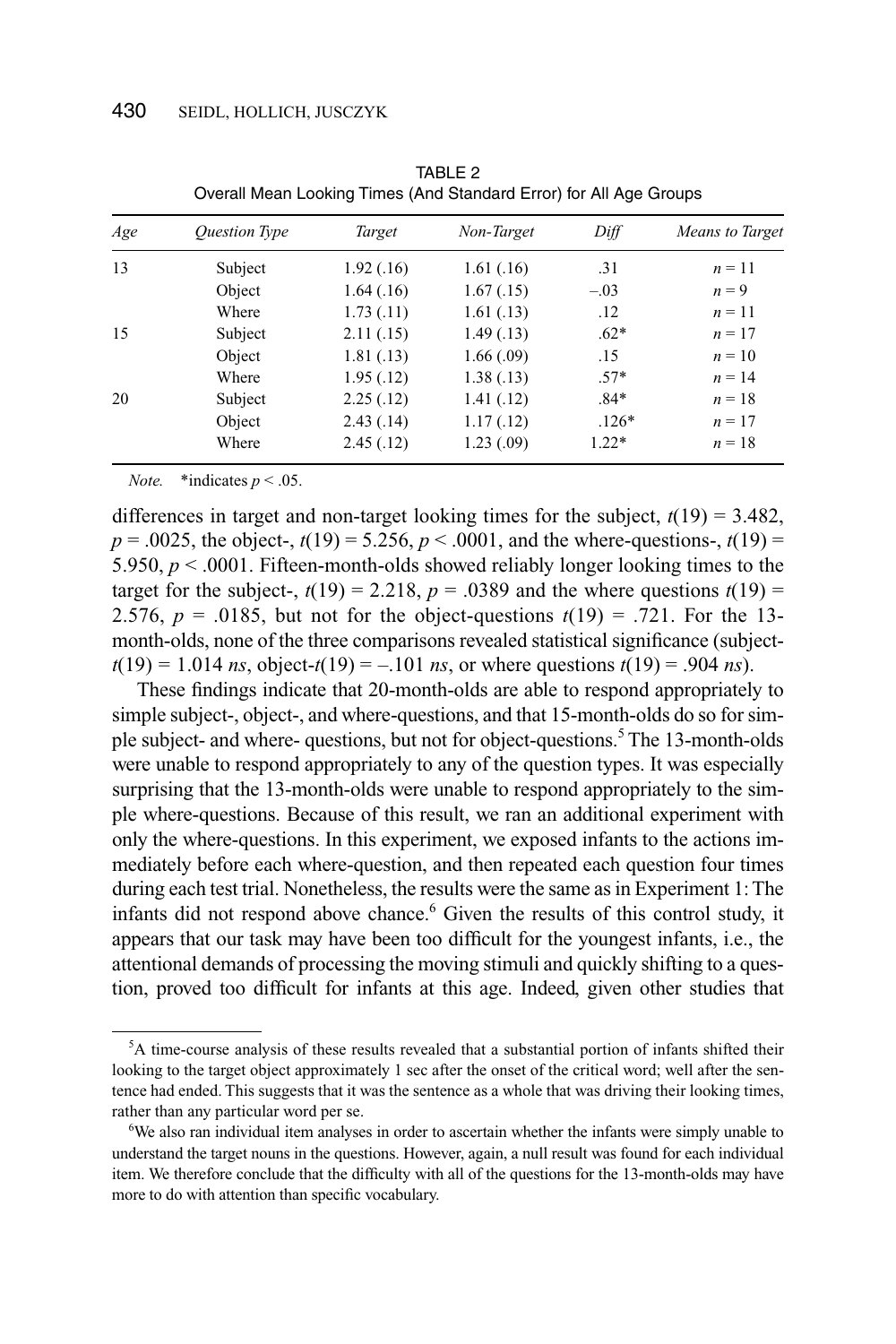suggest infant word learning is extremely tenuous at this age (Werker, Fennell, Corcoran, & Stager, 2002), perhaps it should not come as a surprise that attentional distraction may disrupt competence in this case as well. Thus, in the subsequent analyses, we consider only the data from the 15- and 20-month-olds. Nonetheless, the 13-month-old data is reported, because, although the 13-month-olds did not significantly look at the object overtly mentioned in the subject questions, their data does fall inline with the results of the older age groups.

Planned comparisons on 15- and 20-month-olds' difference scores show a developmental trend for object-questions,  $F(1, 38) = 12.12$ ,  $p = .0013$ , but not for subject-questions,  $F(1, 38) = .358$ ,  $p = .5533$ . These results suggest that, although comprehension of all questions improves and looking times to targets increase with age, comprehension of object-questions shifts between 15 and 20 months.<sup>7</sup>

### **DISCUSSION**

The results of this study indicate that by 20 months of age, infants are sensitive to simple matrix what-questions of both subjects and objects. Infants correctly looked at the target object when asked both "What hit the flower?" (the apple) and "What did the apple hit?" (the flower). This finding is significant, given findings from previous studies suggesting that comprehension of such questions is quite a late achievement. For example, some of the youngest children (three-year-olds) previously tested in studies by Ervin-Tripp (1970) and Tyack & Ingram (1977) were unable to correctly answer either subject- (Ervin-Tripp, 1970) or object- (Tyack & Ingram, 1977) questions. However, Stromswold (1995), in her review of the literature on acquisition and the comprehension of wh-questions, mentions that the low success rate of these studies may be related to the high task-related demands of these studies. Consistent with Stromswold's discussion, it may be that the infants in these earlier studies did, in fact, understand some aspects of the questions they were asked. However, requiring children to produce a verbal response masked their understanding. In contrast, the low task demands in our study reveal that syntactic competence may begin at an earlier age than might have been previously expected.

Aside from the 20-month-olds'overall competence, we also observed a shift in performance between 15- and 20-months. Only the 20-month-olds showed understanding of both the object and the subject what-questions. This suggests that there may be a developmental change that is a prerequisite for understanding of object-questions. What would account for this developmental change? We consider three alternatives.

One possibility is that infants parse language based simply on surface features or semantic features. Namely, when young infants hear a question word such as

<sup>&</sup>lt;sup>7</sup>We also analyzed these data by the longest look, instead of overall looking time. Because these analyses overlapped completely with the overall results, we do not include them here.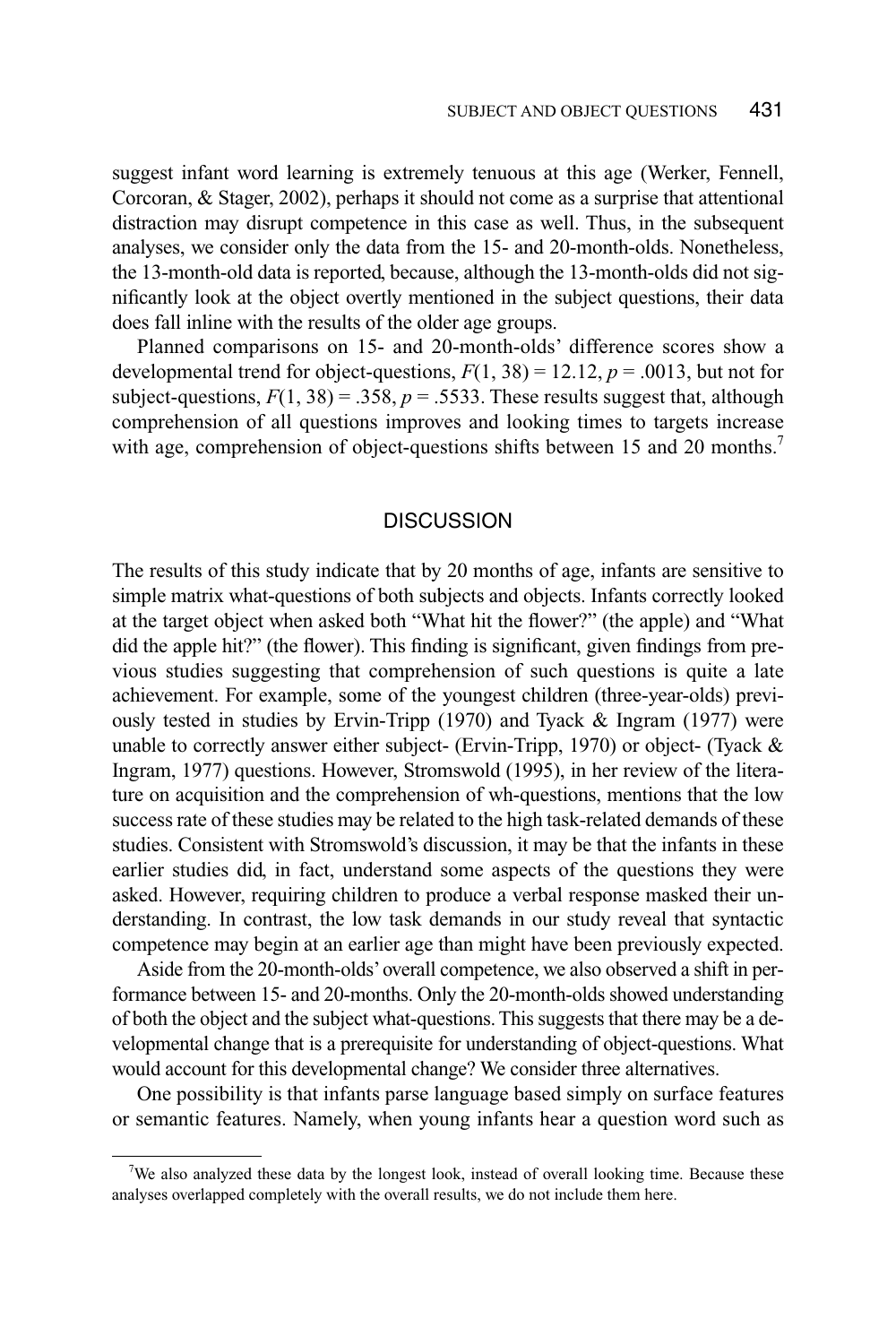"what" or "where," they either look at the word overtly mentioned in the sentence containing the wh-word or focus on the agent of the action. This finding would be predicted by accounts that argue that early on infants rely on attentional, social/pragmatic, or sematic foci to process language (Baldwin, Markman, Bill, Desjardins, & Irwin, 1996; Pinker, 1984; Smith, 1999; Tomasello, 1999). We can rule out this first alternative for 15- and 20-month-olds. The fact that children respond appropriately to what-questions eliminates the possibility that they are merely looking at an object overtly mentioned in the target sentence. In fact, in these questions, they look longest at an object that is not mentioned in the sentence. It is also true that toddlers do not just focus on an agent or patient of some action, because by 20 months of age they were able to respond appropriately regardless of which object (agent or patient) was being questioned, although an agentive preference could explain the performance of the 15-month-olds.

This result has implications for a central debate in the language acquisition studies that focus on whether infants begin the task of acquisition by exploiting linking rules from thematic roles (agent/patient) observable in scenes to syntactic categories (subject/object) (Grimshaw, 1981; Pinker, 1984, 1994) or whether infants rely on information in the syntactic frame together with other information in the scene to infer the meaning of a verb (Brown, 1957; Gleitman, 1990; Landau & Gleitman, 1985). We have found that, even if infants begin with a preference for agent, by 20 months of age they are able to override this preference and rely primarily on syntactic information to answer these questions.

In addition, it is clear that the strategy of focusing on the noun which is not overtly mentioned in the sentence is unique to these types of questions, because in where-questions, infants looked at the item that was overtly mentioned in the sentence. At the very least, our data show that infants distinguish what- and wherequestions. This is particularly interesting given that the two sentences are phonologically similar (e.g., "Where is the flower?" vs. "What hit the flower?").<sup>8</sup>

A second possibility is that 20-month-old infants have control of complex syntactic structures, but 15-month-olds do not have full control of these structures [either do-support (insertion of the dummy verb do) or movement chains (movement of the question word *what* to its surface position in the sentence)].<sup>9</sup> It may be

<sup>&</sup>lt;sup>8</sup>It is also possible that the 15-month-olds had an easier time with both subject- and where-questions (as opposed object-questions) because these questions end with nouns. These nouns may have heightened 15-month-olds *overall* attention to the meaning of the utterance, in the case of subject-questions. Indeed, work by Golinkoff, Alioto, and Hirsh-Pasek (1995; see also Fernald, McRoberts, & Herrera, in press) suggests that infants find it easier to recognize words presented in sentence final position. While current studies are addressing this issue, certainly by 20 months, infants have overcome this limitation.

<sup>&</sup>lt;sup>9</sup>Note that the problems we suggest 15-month-olds may have with object-questions are problems of processing, not of the grammatical system. Syntactically, objects have fewer restrictions on extraction than subjects, but this does not necessarily contribute to helping, or hindering, the processing of sentences with extracted objects.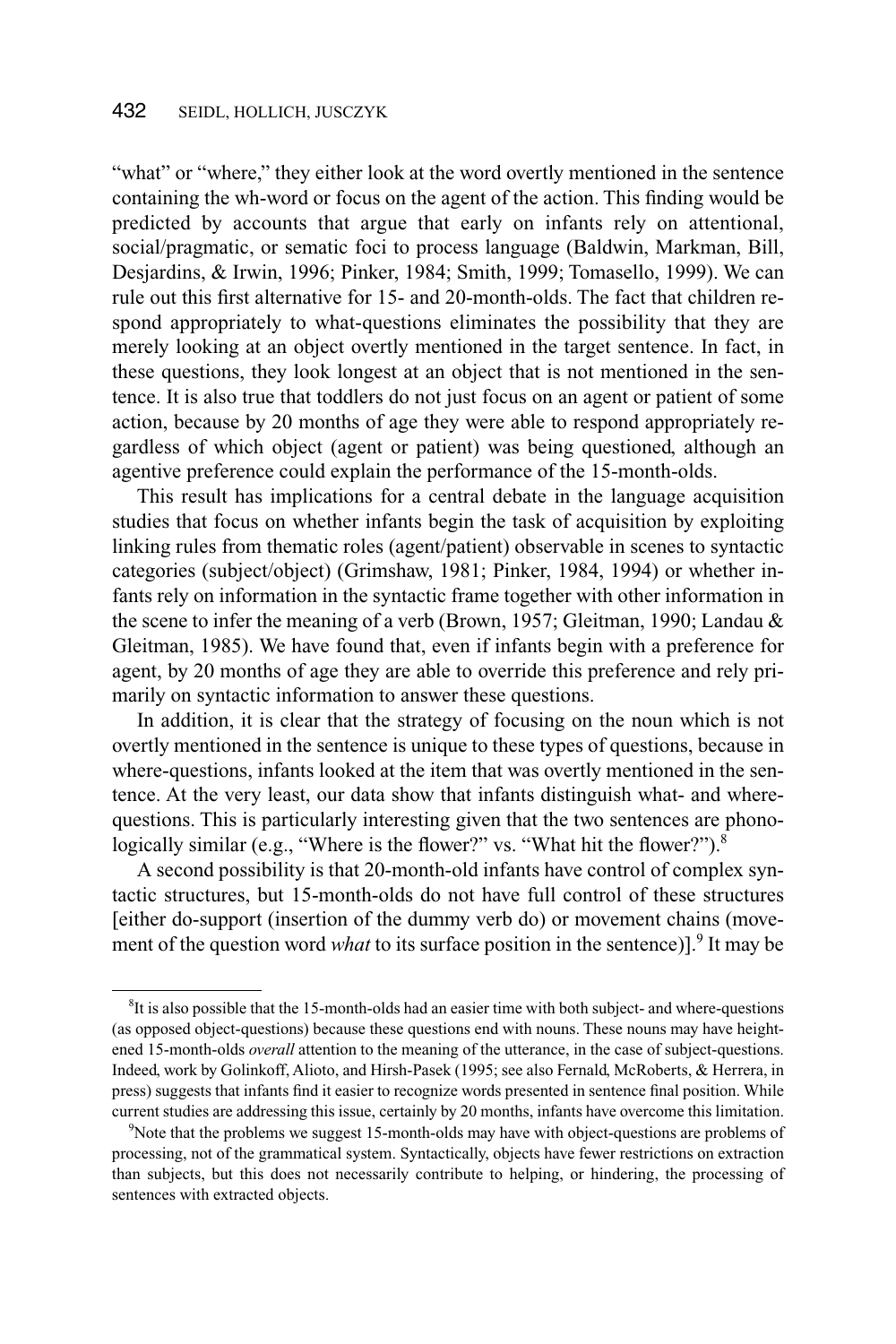that the 15-month-old infants are thus forced to use a simpler strategy based on semantic roles, rather than the deeper syntactic strategy exploited by the 20 month-old infants, and that exploiting this strategy rather than the syntactic one may lead them astray.10 The syntactic strategy, according to a standard theory of wh-movement, is that the wh-word moves to the specifier position of the complementizer phrase (Chomsky, 1981). Given this view, object-questions may be acquired later than subject- and where-questions for several reasons.<sup>11</sup> First, dosupport may make object- questions harder than subject-questions.<sup>12</sup> Second, object- questions may be harder to understand than subject ones, because they involve longer movement.<sup>13</sup> This is true regardless of if one favors a theory that involves successive cyclic movement (Chomsky, 1995) or one such as *Tree Adjoining Grammar* (Joshi, 1986), which involves a long chain between a wh-trace and its surface position. In that case, the object needs to move a bit farther than the subject, which may mean more working memory is involved.

This brings us to a third possibility: 15-month-olds' problems with objectquestions may result from a lack of resources either in terms of working memory or central executive function. In a similar way, it has been argued that patients with Parkinson's disease (patients who have problems with working memory and central executive function) have resultant problems with complex sentence

 $<sup>12</sup>$ In a generative account of English, do-support occurs because lexical verbs do not raise. Thus, in</sup> order to check tense features that occupy C (a complementizer-head above TP), the formal features of a verb may move to C. In object-questions, when a subject is present in Spec *v*P (the specifier position of a phrase headed by voice, or in an account without *v*P, Spec VP) it blocks the feature checking relationship between C and the lexical verb, cf  $(5)$  and  $(4)$ . But these features must be checked for the derivation to go through, thus do is inserted as a last-resort operation and checks off the features in C and T (Chomsky, 1995).

- (4) [what*<sup>i</sup>* [C[t*<sup>i</sup>* [tns[t*<sup>i</sup>* [*v*[ hit [flower]*NP*]*VP*]*i*′]*iP*]*T*′]*TP*]*C*′]*CP*
- (5)  $[\text{what}_i[\text{C}[\text{t}_i[\text{did}[\text{apple}[\text{v}[\text{hit}[\text{t}_i]\text{NP}]\text{VP}]\text{i}']\text{i}P]\text{T}']\text{T}P]\text{C}']\text{CP}$

 $10$ Something similar is suggested in Hirsh-Pasek and Golinkoff (1996): Two-year-old boys treated sentences such as, "Big Bird is squatting with Cookie Monster," as a transitive sentence: Girls appeared to use syntactic cues to correctly interpret these sentences as intransitive sentences with conjoined subjects.

 $<sup>11</sup>$ Although children may not have higher projections such as CP in their production (as suggested in</sup> Legendre et al., 1999), it does not necessarily follow that they cannot comprehend sentences with higher projections at an earlier age.

<sup>&</sup>lt;sup>13</sup>An anonymous reviewer points out that our argument about the length of the movement chain does not explain why it is that children understand where-questions before object-questions, since both involve long movement chains. Although the chain may be equally long in where- and object-questions, the movement is of an adjunct, not an argument, in where-questions, and thus we do not necessarily predict the same pattern of results. In addition, in where-questions, it is possible to understand the target in the absence of processing it as a question at all. Nonetheless, it could be that a combination of factors (both the length of the chain and the fact that the entity being questioned is not overtly mentioned) is what makes object-questions especially difficult.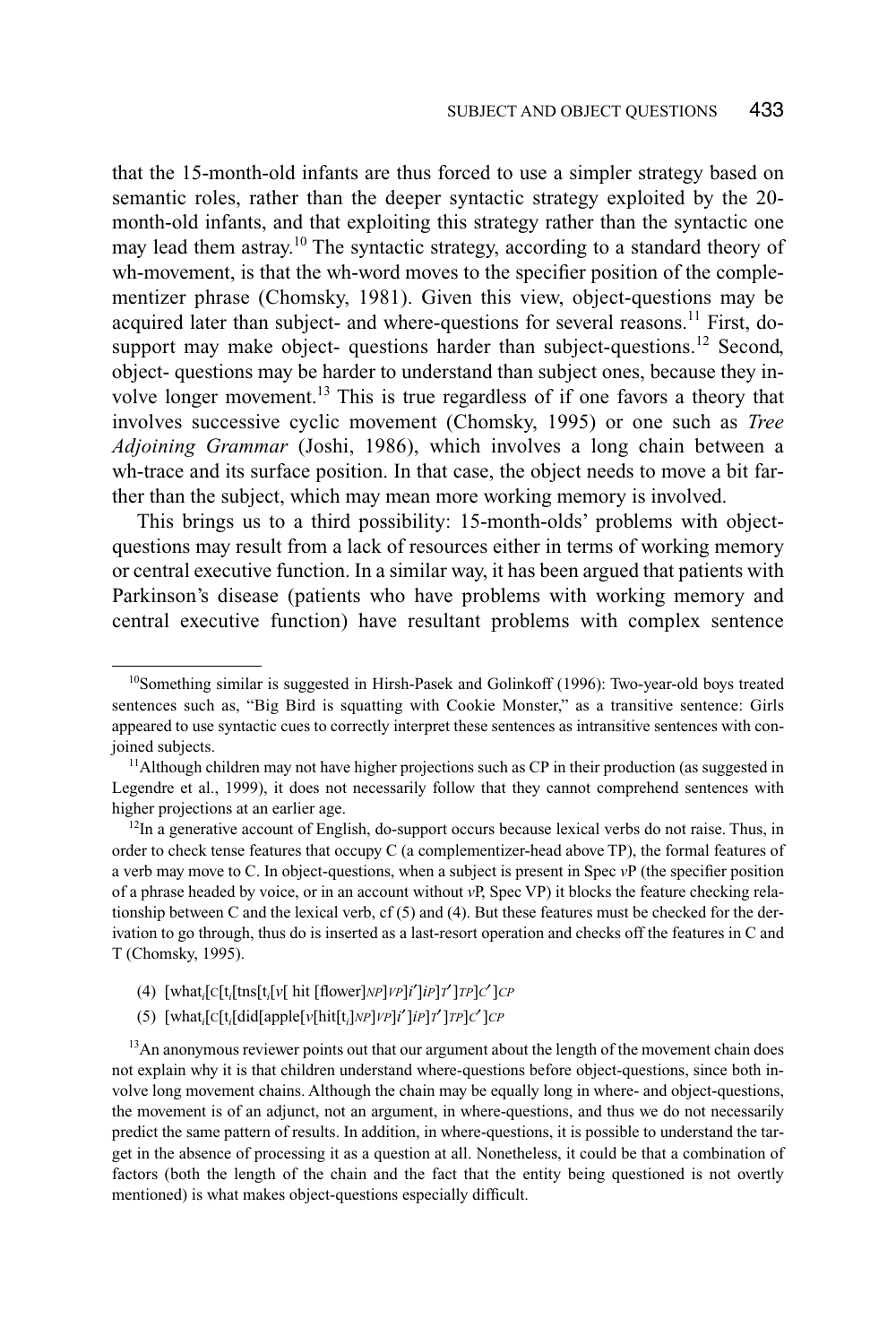processing (Caplan & Waters, 1999; Grossman et al., 1992; Natsopulos et al., 1991). It has also been shown that normal adults have more difficulty in processing object-relative clauses when they have the additional resource demands of a secondary task (Gibson, 1998; King & Just, 1991). Similarly, Santelmann & Jusczyk (1997) found changes in infants' processing between 15 and 18 months of age. Thus, it may be that infants have complete control of the structures necessary to process both object and subject wh-questions, but, at 15 months, do not have sufficient working memory to process questions that require more resources. Ongoing research is examining the degree to which attentional demands may cause infants to have difficulty in processing more complex structures.

Regardless of which explanation ultimately turns out to be correct, this study indicates that, long before infants are producing wh-questions, they understand them in ways few would have suspected.

### ACKNOWLEDGMENTS

This research was supported by an NICHD research grant (#15795) and by a NIMH Senior Scientist award (#01490) to Peter W. Jusczyk, and by an NSF IGERT postdoctoral fellowship to Amanda Seidl. The authors are grateful to Anne Marie Jusczyk and Natasha Henline for help in recruiting infants. We would also like to thank Barbara Landau, three anonymous reviewers at Infancy, and Leslie Cohen for their comments and suggestions on this work. A portion of this work was previously published in the Proceedings from BUCLD 26. This work is dedicated to Peter Jusczyk, our fellow collaborator, mentor, and friend.

#### **REFERENCES**

- Baldwin, D., Markman, E., Bill, B., Desjardins, R., & Irwin, J. (1996). Infants' reliance on a social criterion for establishing word-object relations. *Child Development, 67,* 3135–3153.
- Brown, R. (1957). Linguistic determinism and parts of speech. *Journal of Abnormal and Social Psychology, 55,* 1–5.
- Brown, R. (1973). *A first language*. Cambridge, MA: Harvard University Press.
- Cairns, H., & Hsu, J. (1978). Who, why, when and how: A developmental study. *Journal of Child Language, 5,* 477–488.
- Caplan, D., & Waters, G. (1999). Verbal working memory and sentence comprehension. *Behavioral and Brain Sciences, 22,* 77–126.
- Chomky, N. (1981). *Lectures on government and binding.* Dordrecht: Foris.
- Chomsky, N. (1995). *The minimalist program.* Cambridge, MA: MIT Press.
- Demuth, K. (1992). The acquisition of Sesotho. In D. Slobin (Ed.), *The crosslinguistic study of language acquisition* (pp. 557–638). Hillsdale NJ: Lawrence Erlbaum Associates, Inc.
- Ervin-Tripp, S. (1970). Discourse agreement: How children answer questions. In J. Hayes (Ed.), *Cognition and the development of language.* New York: Wiley.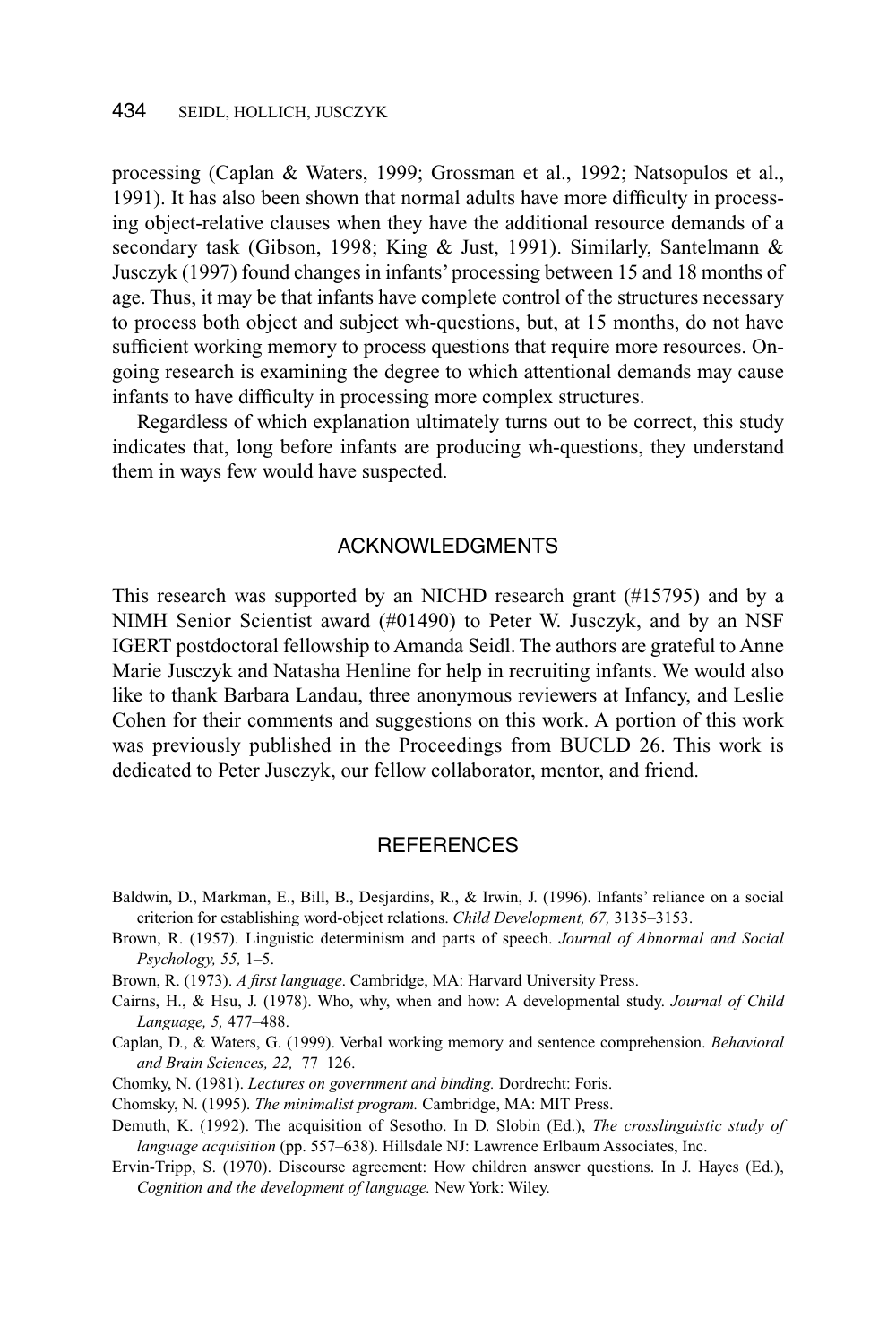- Fenson, L., Dale, P., Resnick, S., Bates, E., & Pethick, S. (1994). Variability in early communicative development. *Monographs of the Society for Research in Child Development, 59* (Serial No. 242).
- Fernald, A., McRoberts, G., & Herrera, C. (in press). Effects of prosody and word position on lexical comprehension in infants. *Journal of Experimental Psychology.*
- Gazdar, G. (1981). Unbounded dependencies and coordinate structure. *Linguistic Inquiry, 12,* 155–184.
- Gerken, L. (1996). Phonological and distributional information in syntax acquisition. In J. Morgan & K. Demuth (Eds.), *Signal to syntax: Bootstrapping from speech to grammar in early acquisition* (pp. 411–426).
- Mahwah, NJ: Lawrence Earlbaum Associates, Inc.
- Gibson, E. (1998). Linguistic complexity: locality of syntactic dependencies. *Cognition*, 68, 1–76.
- Gleitman L. R. (1990). The structural sources of verb meaning. *Language Acquisition, 1,* 3–55.
- Golinkoff, R. M., Alioto, A., & Hirsh-Pasek, K. (1995, November). *Infants'word learning is facilitated when novel words are presented in infant-directed speech in sentence-final position.* Paper presented at the Boston University Conference on Child Language, Boston, MA.
- Grimshaw, J. (1981). Form, Function, and the language acquisition device. In C. L. Baker & J. J. McCarthy (Eds.), *The logical problem of language acquisition* (pp. 183–210). Cambridge, MA: MIT Press.
- Grossman, M., Carvell, S., Stern, M., Gollomp, S., & Hurtig, H. (1992). Sentence comprehension in Parkinson's disease: The role of attention and memory. *Brain and Language, 42,* 347–384.
- Hirsh-Pasek, K., & Golinkoff, R. (1996). *The origins of grammar: Evidence from early language comprehension*. Cambridge, MA: MIT Press.
- Hollich, G., Hirsh-Pasek, K., & Golinkoff, R. (2000). Breaking the language barrier: An emergentist coalition model of word learning. *Monographs of the Society for Research in Child Development, 65* (Serial No. 262).
- Joshi, A. K. (1986). *An introduction to Tree Adjoining Grammars* (Tech. Rep. Nos. MS–CIS–86–64). UPenn: Department of Computer and Information Science.
- Jusczyk, P., Luce, P., & Charles-Luce, J. (1994). Infants' sensitivity to phonotactic patterns in the native language. *Journal of Memory and Language, 33,* 630–645.
- King, J., & Just, M. (1991). Individual differences in syntactic processing: The role of working memory. *Journal of Memory and Language, 30,* 580–602.
- Klima, E. S., & Bellugi, U. (1966). Syntactic regularities in the speech of children. In J. Lyons & R. J. Wales (Eds.), *Psycholinguistic papers.* Edinburgh University.
- Landau, B., & Gleitman, L. (1985). *Language and experience: Evidence from the blind child.* Cambridge, MA: Harvard University Press.
- Legendre, G., Hagstrom, P., Vainikka, A., & Todorova, M. (2002). Partial constraint ranking in child French syntax. *Language Acquisition, 10*(3).
- Lidz, J., & Musolino, J. (2002). Children's command of quantification. *Cognition, 84,* 113–154.
- Mattys, S., & Jusczyk, P. (2001). Phonotactic cues for segmentation of fluent speech by infants. *Cognition, 78,* 91–121.
- Naigles, L. (1996). The use of multiple frames in verb learning via syntactic bootstrapping. *Cognition, 58,* 221–251.
- Natsopoulos, D., Katsarou, Z., Bostantzopoulo, S., Grouios, G., Mentanopulos, G., & Logothetis, J. (1991). Strategies in comprehension of relative clauses in parkansonian patients. *Cortex, 27,* 255–268.
- O'Grady, W., Lee, M., & Choo, M. (2001). The isomorphic mapping hypothesis: Evidence from Korean. *Brain and Cognition, to appear.*
- Philip, W., Coopmans, P., van Atteveldt, W., & van der Meer, M. (2000). Subject-object asymmetry in child comprehension of wh-questions. In A. Do, L. Dominguez, & A. Johansen (Eds.), *Proceedings of the 25th annual Boston University Conference on Language Development* (pp. 587–598). Brookline: Cascadilla.